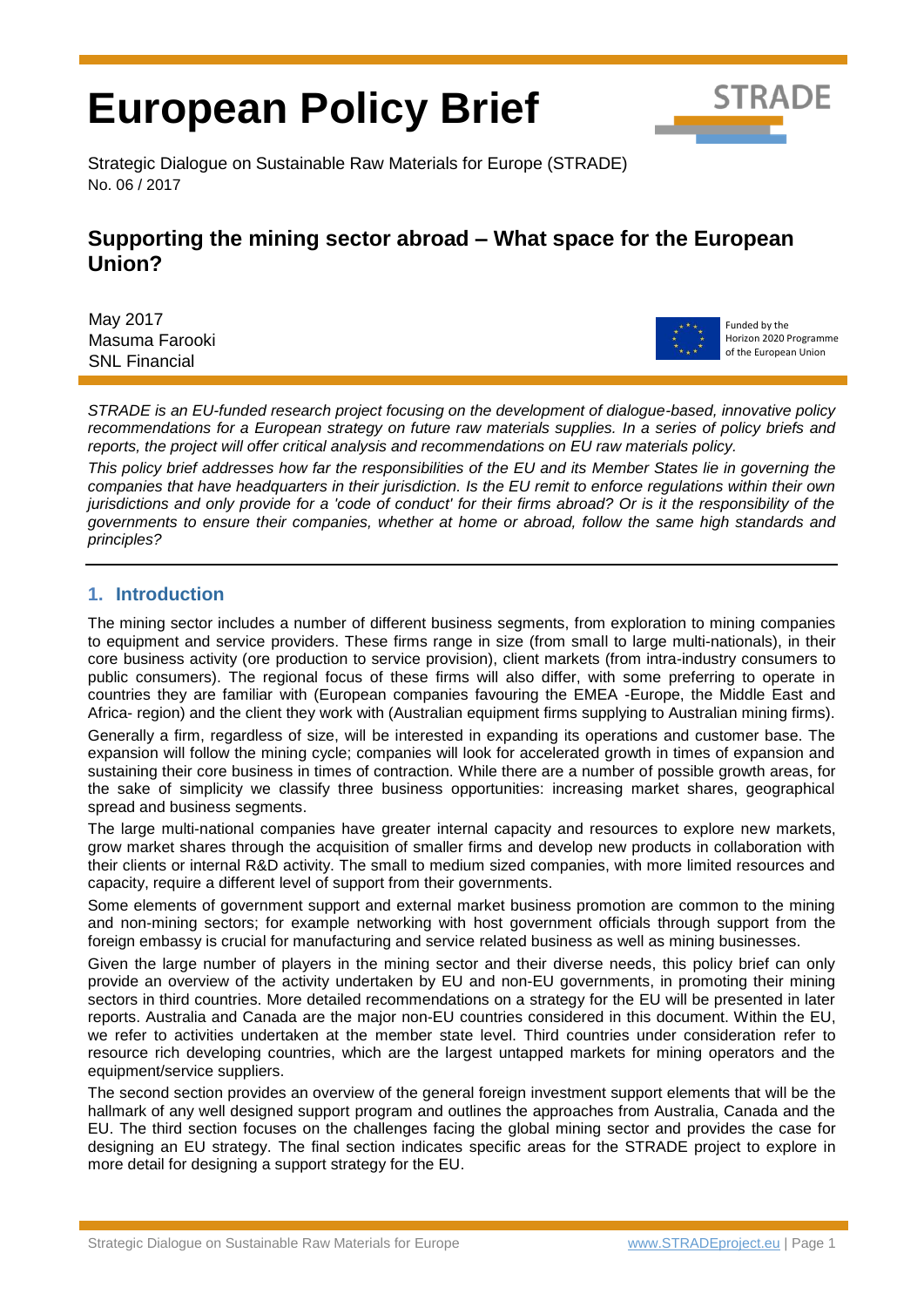#### **2. Existing support for the mining sector in going abroad**

Foreign trade and investment departments and agencies across EU member states, as well as those in other advanced countries, have traditionally supported their companies (across many sectors) in gaining a business presence in emerging markets.

These approaches can range from financial support (funding credit through Ex-Im Banks), local government relations (through embassy support), business opportunity identification (through trade delegations and hosting business to business events) and provision of market information (Fact Pacts). For example, the 'Steps to Success' (see box) by Business Sweden, reflects the important dimensions that a government's business support strategy includes.

The common demands for any firm, whilst exploring or gaining strength in a new market, will be as follows:

**The need for information**, whether the target market has the pre-requisites to warrant further exploration. For example, equipment manufacturers will need to know if the target country's mining operations are large enough to warrant further interest.

The second need would be for information on **establishing in-country operations**, whether this is setting up a small subsidiary in the first instance or some level of value-added operations.

The third requirement is **finding the appropriate investment** within the local context. Information on the current domestic market, which includes the important stakeholders and possible competitors and collaborators, would be useful.

**Country regulations governing business and investment activity** can differ greatly between the host and home governments, and being informed of these differences is important. Therefore the government can provide 'Fact Pacts' that allow business to evaluate regulatory risk before they proceed with their investments. Finally, and one of the most important factors, is **proving a network for new entrants.** This allows firms who are unfamiliar with the new market to benefit

#### **Steps to Success**

*Information sharing*. Based on the investment needs, share insights on the country's business sectors, the domestic markets, the investment climate, R&D, specific competence clusters and investment costs.

*Location management.* Based on the investor requirements, support in identifying sites for your operations in the country.

*Investment opportunity search.* Based on the investor's priorities scan, identify and present business opportunities in the country, Give advice on key industry stakeholders and help identify the next investment step.

*Matchmaking support.* Introduce various opportunities of strategic partnerships, investments and other types of cooperation.

*Establishment information.* Provide information on how to set up and run a business in the country, including rules and regulations, legal entities, employment taxes and more.

*Network access.* Introductions to all necessary public and private service providers, authorities and organisations.

*Source: Adapted from Business Sweden* 

from the experience of others, as well as meeting potential clients and partners. Networking events are regularly organised by a number of country embassies and industry associations, in emerging countries.

#### 2.1 Supporting the mining sector abroad – Australia

The Australian government seeks to support both its mining and exploration companies abroad as well as its Mining Equipment Technology and Services (METS) firms. In 2013, Australia's offshore mining investment accounted for 29% of its Foreign Direct Investment stock abroad. In addition to the federal government, state governments such as those of Western Australia and New South Wales, will also provide directed support for their mining sector abroad. Australia's major form of support for its mining sector abroad comes from economic diplomacy. The approach supports the development of an economic environment abroad, such that its companies can compete and flourish in third countries. Unlike their Canadian counterparts, the approach is more targeted on host country business environments rather than the mining or METS companies themselves.

**Economic diplomacy** focuses on supporting resource-rich developing countries through aid for trade programs and also capacity building, to create an environment for Australian companies to operate in. Satchwell and Redden, (2016) summarise the key elements of this effort as follows:

- Building institutions for, and governance of the resources sector
- Develop infrastructure to support resources development and economic growth
- Ensure robust fiscal policy and competitiveness measures
- Facilitate local content to stimulate local businesses and jobs
- Spend the financial returns from resources wisely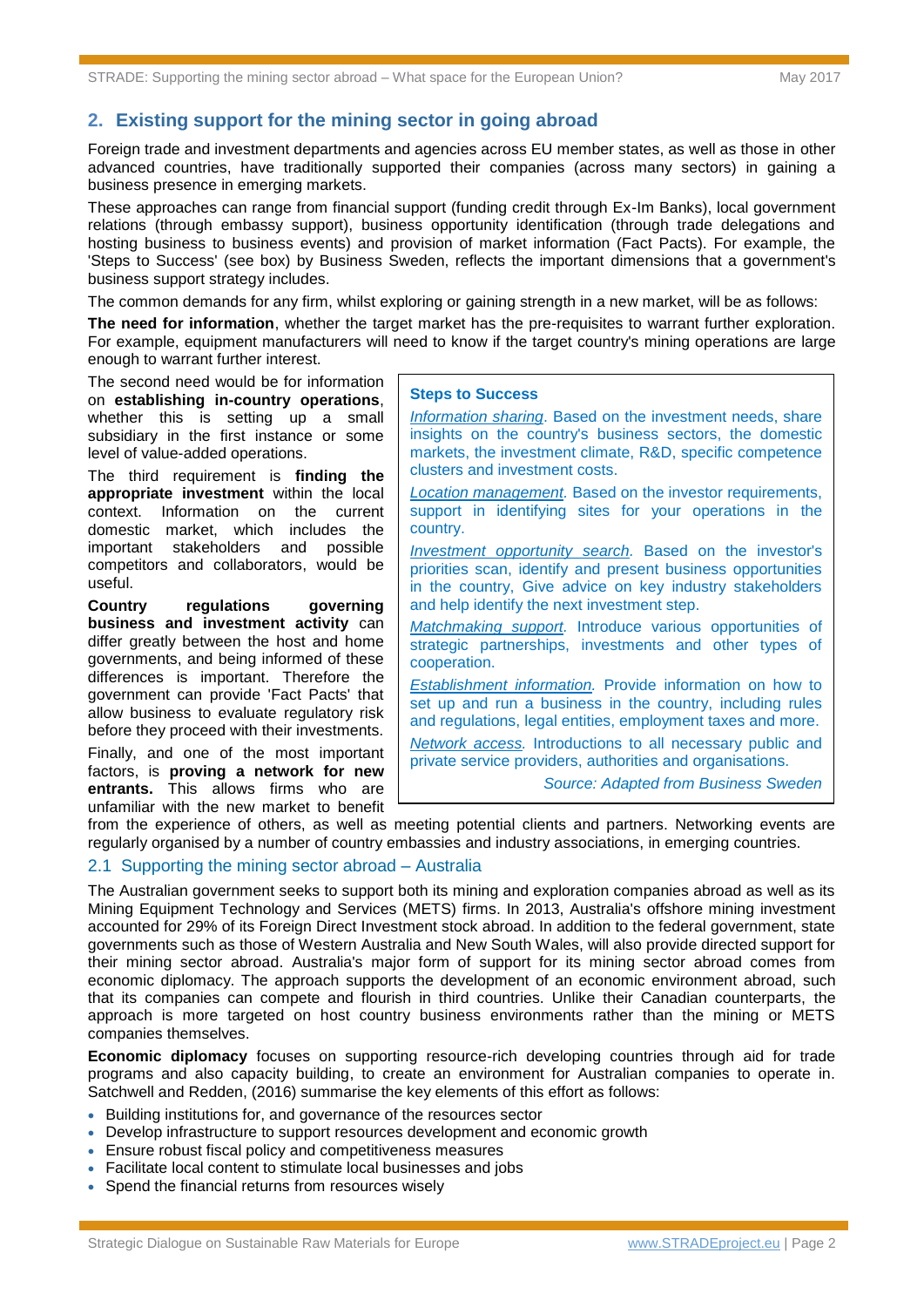- Transform resource wealth into broad, inclusive socioeconomic development
- Gain community support for Australian companies and responsible resource development.

**Aid for Trade** focuses on supporting reduction of barriers to entry for Australian companies abroad. The negotiation of preferential trade agreements as well as investment treaties is meant to increase the ease of doing business for Australian firms.

The Minerals Council of Australia, which represents the interest of exploration and mining companies as well as the METS industry, recently (March, 2017) submitted a white paper on 'International Priorities For Australia's Resources Sector'. In line with the Australian approach of focusing on economic diplomacy, the recommendations included<sup>1</sup>:

- Pursue further trade liberalisation by prioritising bilateral trade negotiations with India and Indonesia; securing the benefits from the Trans Pacific Partnership; accelerating Regional Comprehensive Economic Partnership negotiations; and supporting long-term Asia-Pacific trade and investment liberalisation through a Free Trade Area of the Asia Pacific (FTAAP).
- Maintain an open and transparent foreign investment regime by ensuring consistent application of rules and transparent decision-making; resourcing the Australian Bureau of Statistics to publish data on the contribution of foreign-owned businesses; reviewing the registers of foreign ownership of agricultural land and water entitlements; and enhancing outward investment through Australia's free trade agreements and bilateral investment treaties.
- Pursue an Asian Clean Energy Initiative to enhance energy security and economic development in Asia while achieving substantial emissions reductions by promoting the take-up of high efficiency, low emissions (HELE) electricity generation technologies.
- Engage in China's One Belt, One Road infrastructure initiative seeking opportunities for Australian participation in Asian infrastructure investment, building on our Asian Infrastructure Investment Bank membership and leveraging our capabilities in infrastructure financing, development and construction.
- Strengthen Australia's preparedness for geo-economic challenges by improving consultation through a National Economic and Security Council bringing together senior Ministers, foreign, defence and security officials, and senior business leaders.

#### 2.2 Supporting the mining sector abroad – Canada

Canada's support to its mining sector differs from the Australian initiative, by focusing more on its mining and exploration firms, with less attention to the Mining Equipment, Technology and Services (METS) firms. The Canadian initiative is implemented under two programs: the Canadian Extractive Sector Strategy and the Corporate Social Responsibility (CSR) Strategy, Doing Business the Canadian Way. Ben Chalmers, the Vice President of sustainable development of the Mining Association of Canada comments on the benefits of the two: "They project the Canadian brand abroad and they give a single face to the Canadian mineral industry… The better we are at that, the more foreign countries will want to work with Canadian mining and exploration companies"<sup>2</sup>.

**The Canadian Extractive Sector Strategy** focuses on the key strengths of the Canadian mining sector and uses trade and investment agreements to support its companies abroad. The key elements of the extractive sector strategy include<sup>3</sup>:

- Leveraging trade and investment agreements to provide more of the certainty and predictability that Canadian businesses need in order to invest and operate abroad
- Advocating for improved governance and regulatory frameworks abroad and sharing best practices
- Increasing training in Canadian missions abroad to support the extractive sector
- Expanding stakeholder linkages to ensure the government is responsive to the needs of the extractive sector.

**The Enhanced Corporate Social Responsibility (CSR) Strategy,** announced in 2014, lays out the expectation from Canadian companies operating abroad, to follow the same values in their host countries. While not legally binding, the strategy is based on assisting Canadian companies to strengthen their CSR practices and provide benefits from their operations to host communities and governments. Relative to the extractive sector strategy, the main tool for the CSR strategy is the use of Canada's diplomatic network. Key elements, amongst others, include:

• Strengthen support and training of Canadian missions abroad to support CSR initiatives and best practices in the extractive sector, particularly in identifying problematic issues before they escalate.

-

<sup>1</sup> [http://www.minerals.org.au/news/international\\_priorities\\_for\\_australias\\_resources\\_sector](http://www.minerals.org.au/news/international_priorities_for_australias_resources_sector) 2

[http://www.miningandenergy.ca/mines/article/government\\_launches\\_new\\_strategy\\_to\\_promote\\_canadian\\_mining\\_abroad/](http://www.miningandenergy.ca/mines/article/government_launches_new_strategy_to_promote_canadian_mining_abroad/)

<sup>3</sup> [http://www.international.gc.ca/trade-agreements-accords-commerciaux/topics-domaines/other-autre/csr\\_strat](http://www.international.gc.ca/trade-agreements-accords-commerciaux/topics-domaines/other-autre/csr_strat-message_rse.aspx?lang=eng)[message\\_rse.aspx?lang=eng](http://www.international.gc.ca/trade-agreements-accords-commerciaux/topics-domaines/other-autre/csr_strat-message_rse.aspx?lang=eng)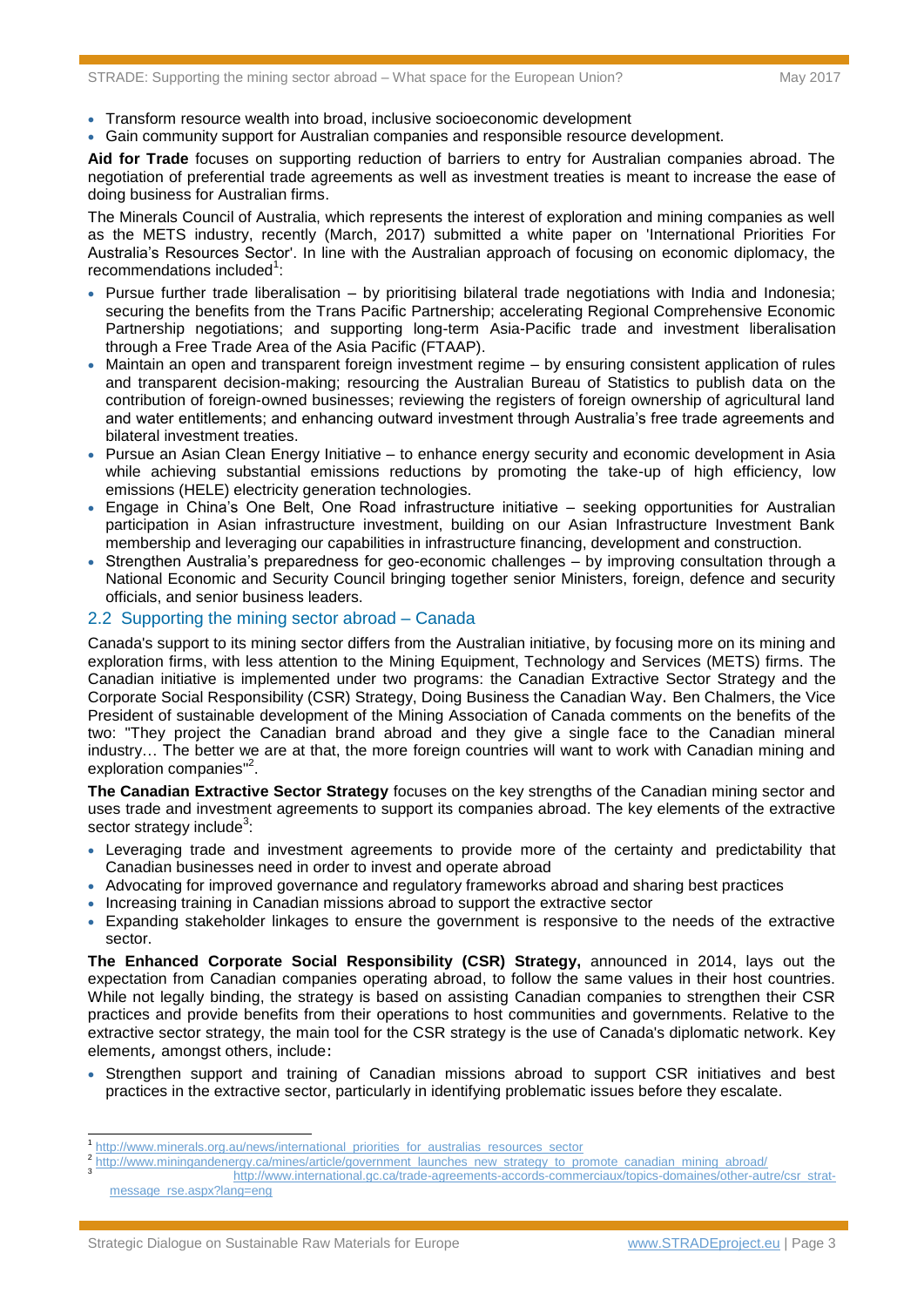- Missions abroad to have a dedicated CSR Counsellor, who focus on issues specific to the community relations of Canadian extractive firms working in their jurisdictions. This role would also include dispute resolution and mediation where required.
- Canadian companies working in alignment with CSR guidelines to be eligible for enhanced support from the Canadian economic diplomacy. Companies that do not meet CSR best practices will see their government support withdrawn.

#### 2.3 Supporting the mining sector abroad – EU based industry organizations

Within the EU there are several national industry associations active within the mining sector, most commonly found in the METS sector, rather than mining and exploration companies. These mining-tech organizations serve their members mainly in foreign markets by offering co-operative solutions to practical problems thereby lowering the cost for each member. They also offer networking and exchange of experiences as well as increasing the lobbying strength of the many small organizations towards their national governments.

Typically the most common activity is to organize participation in trade fairs and conferences. Many of these organizations also draw upon national government export support organizations, to facilitate arrangements abroad. A few of them are briefly described below:

*The Mining Equipment Association of the German Engineering Federation* (VDMA Mining) is the largest mining-tech association in Europe and comprises more than 100 companies. It has offices in Beijing, Kolkata, Moscow, Tokyo and Sao Paulo. VDMA Mining organizes trade fairs and mining exhibitions all over the world. The goal of the organization is to work as a link between German mining-tech companies and customers in their export markets. For example, VDMA Mining has a Steering Committee for Africa. The committee discusses sales strategies in Africa and have an educational project called 'Development of specialist staff in Africa'. VDMA Mining also organizes mining business initiation trips.

*The Swedish Mining and Tunnelling Group* (SMTG) is an industry association for companies supplying the mining and tunnelling sectors, with 25 Swedish companies as members. Most of the members are SMEs, with some of the major company members sharing their network of contacts and experiences with the smaller firms. One of SMTG's goals is to help member companies to reach new markets outside of Sweden. During the last couple of years SMTG has been actively supporting its members to participate in selected trade fairs and conferences. The Group has also, in collaboration with Business Sweden - a semigovernmental export promotion organization, set up focused business trips abroad to initiate new business opportunities. Such missions have been sent to, among other countries, Turkey, Mexico and South America.

The *Association of British Mining Equipment Companies* (ABMEC) is a trade body representing mining equipment companies in the UK. ABMEC supports its members by promoting their products and services worldwide at, for example, trade missions and fairs.

The *Mining & Mineral Cluster Norway* is a collaboration focusing on research and development, innovation and human resources development within the mining industry. The cluster is transferring experiences from the oil and gas sector to the mining sector and the partners collaborate to achieve growth and development in the industry with an aim to contribute to a greener society and new industrial activity in Norway.

Most of the industry associations discussed above work within the traditional field of export promotion organizing business initiation trips and participating in trade fairs etc. There are only limited links and cooperation across borders between different countries.

#### 2.4 Supporting the mining sector abroad – EU and member state support

The EU has, during the last decade, increased its interest in the mining industry and considerable funds have been spent on various projects. This has been in line with the Raw Materials Initiative<sup>4</sup>, the aim of which is to secure the supply of raw materials.

Under Horizon 2020 and the Seventh Framework Programme, a number of mining sector related projects have received funding from the EU. These mainly address creating an increased awareness of the mining industry and the knowledge base within EU. Some examples include: Blue Mining – Breakthrough Solutions for the Sustainable Exploration and Extraction of Deep Sea Mineral Resources<sup>5</sup>, Polinares - Policy for natural resources<sup>6</sup>, EURARE - Database for REE resources across Europe<sup>7</sup>, l<sup>2</sup>Mine - Innovative Technologies and Concepts for the Intelligent Deep Mine of the Future<sup>8</sup>, MinFuture – Global material flows

-

<sup>4</sup> European Commission, 2008, '*The Raw Materials Initiative — meeting our critical needs for growth and jobs in Europe',* COM(2008) 699; European Commission, 2011, '*Tackling the challenges in commodity markets and on raw materials',* COM(2011) 25.

<sup>5</sup> http://www.bluemining.eu/

<sup>&</sup>lt;sup>6</sup> http://cordis.europa.eu/project/rcn/94268\_en.html<br>7 http://ourore.eu/

http://eurare.eu/

<sup>8</sup> http://www.i2mine.eu/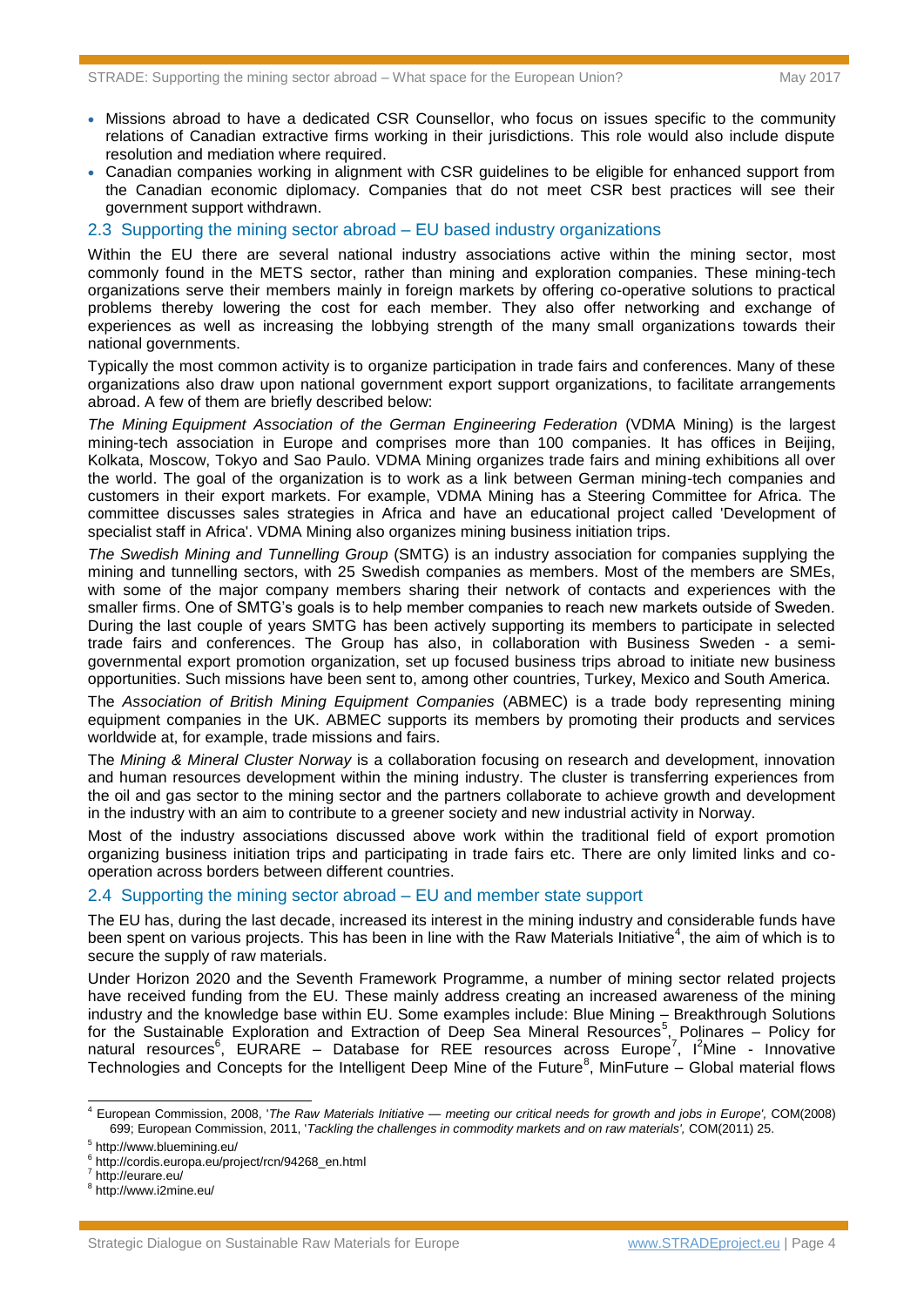and demand-supply forecasting for mineral strategies<sup>9</sup>. These projects tend to be research focused and do not aim specifically to support the commercial objectives of mining and equipment firms. Further funding is also provided under the EIT Raw Materials program, but focuses on innovation rather than marketing outreach for EU based mining sector firms.

The aim of projects funded at the EU or member state level (as opposed to those supported by EU industry associations discussed in the previous section) range from increasing exports of equipment to the global mining industry, unifying data collected by various countries to securing resources for the European industry etc. The project SIP-Strim, Strategic Innovation Program for the Swedish Mining and Metal Producing Industry, funded by the Swedish government, has the overall aim of contributing to sustainable growth and strengthen the Swedish mining and metal extraction industry. The program supports the industry through funding for start-up businesses and innovation projects. A brokerage event where individual companies can present an idea and get funding for realizing the idea is part of the effort to create and support new innovations to the Swedish mining-tech industry.

The Global Extractive Resources Initiative was launched in 2012 by the Federal Ministry of Economic Cooperation and Development (BMZ) of Germany, to implement German technical cooperation in the mining sector. Its areas of work and regional orientation are guided by the strategy papers of the German Development Cooperation. Special attention is given to three topics:

- Environmental and social sustainability in the extractive sector
- Transparency and public finance
- Stimulation of the sector in cooperation with the private sector.

Besides these individual member states examples, other initiatives from EU member states include the Nordic Day at Prospectors and Development Association of Canada (PDAC), a recurring annual event. The Swedish, Finnish and Norwegian geological surveys, in collaboration, organize a booth and an event to increase global awareness of the Nordic countries as a destination for exploration.

Prior to the late 2000s the R&D initiatives taken by the EU and by member state governments focused on the technical and economic aspects of mining. Now, the societal effects of mining and the need for metals and minerals have been given more attention. Examples of this are the Nordmin<sup>10</sup> project, focusing on the Arctic regions of the EU, and the Swedish project "Social license to operate" financed by the national innovation organization Vinnova.

#### 2.5 Comparative strategies – which way forward?

The overview of support strategies within Australia, Canada, the EU and its member states highlights the variety and nature of support government's offer to their mining sector abroad. Some observations can be made on the firms within the mining sector that receive support and the general approach of the governments.

**Sector:** As stated earlier, the mining sector is a complex one, in terms of the size of firms as well as the nature of their business. The Australian governments mining sector support strategy includes both its exploration and mining firms, as well as the equipment and service suppliers. Within this coverage, exploration companies will be smaller in size, with mining companies and equipment suppliers being medium and large scale firms. The Canadian government support focuses on the exploration and mining companies, and again will encompass small to large scale firms. The EU and member state support tends to be more focused on the equipment manufacturers. While individual governments will provide support for their companies wishing to operate abroad, the number of specific programs identified, at the member state level were few. Funding for R&D under Horizon 2020 tends to favour consortium based research and as such will include small to large firms.

**Approach:** The Australian approach to supporting their mining sector abroad, focuses on creating an economic environment in target countries, where these firms can flourish. From using trade and investment agreements to targeted aid to improve governance in third country mineral sectors, the approach assumes that where the business environment is conducive, Australian firms will be competitive to generate their own businesses opportunities. In comparison, the Canadian approach combines economic/business environment support with strong emphasis on the social and environmental impacts of mining activity: the Canadian government pushes for a 'Canadian brand', to support its companies in third countries. In comparison to the Australian and EU/member state approach, the Canadians provide dedicated support, in-country, for Canadian companies operating there.

At the EU level, there is no specific strategy for supporting the mining sector abroad, the support tends to fall under the broader support for firms going abroad. This is understandable, in contrast to Australia and

 9 http://www.minfuture.eu/

<sup>&</sup>lt;sup>10</sup> Mineral Economics, Sustainable mining in the Northernmost Europe, special issue Vol 30 no 1 April 2017.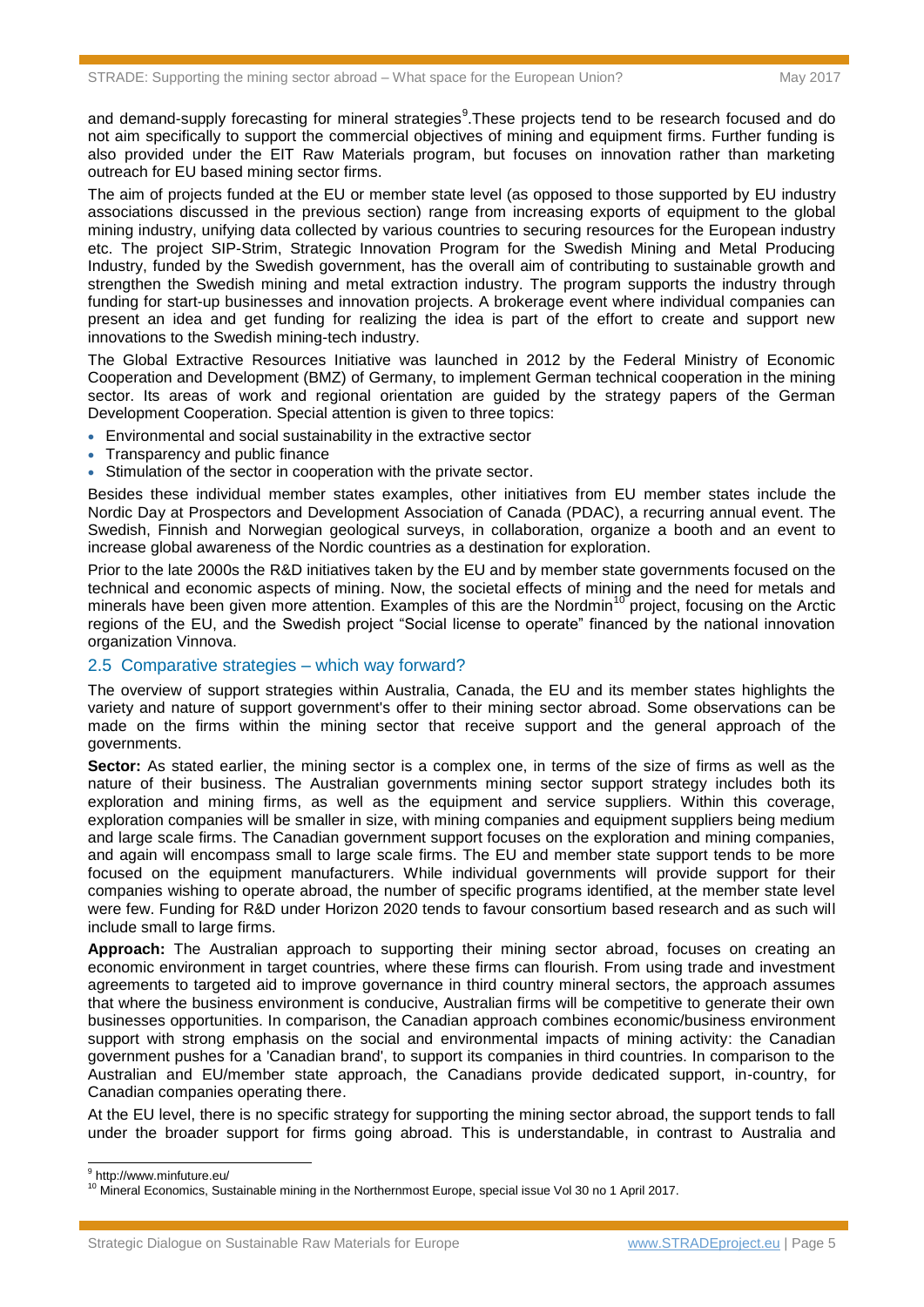Canada, the mining sector's importance for EU economies is much lower. While EU level trade and investment agreements were not discussed in this brief, primarily as they are all sector encompassing rather than with a resource sector focus, they also contribute towards lowering the barriers for entry for their firms going abroad. At the member state level, the support for expanding business is largely driven by industry associations, which receive support from their governments. Most of this support is directed towards the METS industry.

**Method:** Method refers to the means by which government support is delivered. For Australia, this is largely done through development assistance for mining sectors in third countries, and investment and trade agreements. Canada, in addition to the above, also includes dedicated counsellor support at the local embassy level. The use of their diplomatic network to assist and monitor the operations of their companies abroad is the most significant identifier of their approach. For the EU, the trade and investment agreements appear to be the main conduit for creating access for its companies abroad. At the member state level,  $m$ ining sector development assistance is provided $11$ .

This section presented a 'flavour' for the differing nature of support available from governments. Before we turn to a discussion on how the EU can provide greater support for its companies, the policy brief briefly discusses the challenges facing the mining sector.

#### **3. Challenges facing the mining sector**

In order to provide recommendations for an EU strategy to support business abroad, the policy brief now turns to outlining the challenges faced by the mining sector. EY, based on interviews with senior executives within the mining sector, releases an annual report on the 'Top 10 business risks facing mining and metals<sup>12</sup>. These risks change every year, as the mining sector faces a different global mineral market environment. The top ten risks in 2016-2017, compared to 2008 are listed in Table 1. As the mining cycle shifted from its peak (2008) to a mid-phase (2016), the risks facing the sector have changed.

Some of these risks are firm related, for example 'cash optimisation' and 'capital

#### **Table 1: Top 10 business risks facing mining and metals**

| 2016-2017                                | 2008 (peak of the super<br>cycle) |  |  |
|------------------------------------------|-----------------------------------|--|--|
| 01 Cash optimization                     | 01 Skills shortage                |  |  |
| 02 Capital access                        | 02 Industry consolidation         |  |  |
| 03 Productivity                          | 03 Infrastructure access          |  |  |
| Social<br>license<br>04<br>to<br>operate | 04 Social license to operate      |  |  |
| 05 Transparency                          | 05 Climate change                 |  |  |
| 06 Switch to growth                      | 06 Rising costs                   |  |  |
| 07 Access to energy                      | 07 Pipeline shrinkage             |  |  |
| 08 Joint ventures                        | 08 Resource nationalism           |  |  |
| 09 Cybersecurity                         | 09 Access to energy               |  |  |
| 10 Innovation                            | 10 Increased regulation           |  |  |

*Source: EY (2017)*

access' are focused on cost management issues. Others such as 'productivity and 'innovation' can benefit from support from governments for R&D activity. For some risks, such as 'social license to operate' and 'access to energy', governments can play an active role, through regulations and agreements, to support the mining sectors, regardless of which regions they operate in. For example, the Canadian governments CSR strategy addresses social license to operate in both Canada and for Canadian companies operating abroad. Innovation is addressed by industry association in the EU, for companies operating domestically as well as abroad.

The challenges listed in Table 1 are 'general' in nature (the risk faced by individual companies, operating in different regions will differ). The risks provide some direction for the STRADE research to consider where EU's support could be most beneficial for both EU companies and the resource rich countries where they operate.

Previous STRADE publications have examined the role and responsibility of European institutions to positively influence the environmental and social conditions of raw materials production in non-EU countries<sup>13</sup>. The research has also analysed the results on success factors and challenges in the application of due diligence and certification schemes to meet socio-economic demands and establish chains of custody in the mining sector<sup>14</sup>. From these findings, the importance of assisting EU companies in the mining sector operating abroad in meeting 'responsible mining' commitments is apparent. Contrasting Table 1 with the

- <sup>12</sup> <http://www.ey.com/gl/en/industries/mining---metals/business-risks-in-mining-and-metals>
- 13 STRADE Policy Brief 01/2017[: http://www.stradeproject.eu/fileadmin/user\\_upload/pdf/PolicyBrief\\_01-2017\\_Feb2017\\_FINAL.pdf](http://www.stradeproject.eu/fileadmin/user_upload/pdf/PolicyBrief_01-2017_Feb2017_FINAL.pdf) <sup>14</sup> STRADE Policy Brief 03/2017[: http://www.stradeproject.eu/fileadmin/user\\_upload/pdf/STRADEPolBrf\\_03-2017\\_OpDesignExp-](http://www.stradeproject.eu/fileadmin/user_upload/pdf/STRADEPolBrf_03-2017_OpDesignExp-DueDilgncCert_Apr2017_FINAL.pdf)
- [DueDilgncCert\\_Apr2017\\_FINAL.pdf](http://www.stradeproject.eu/fileadmin/user_upload/pdf/STRADEPolBrf_03-2017_OpDesignExp-DueDilgncCert_Apr2017_FINAL.pdf)

 $\overline{a}$ 

<sup>11</sup> See STRADE report on EU and Raw Material Engagements with developing Countries – A Review (*forthcoming)*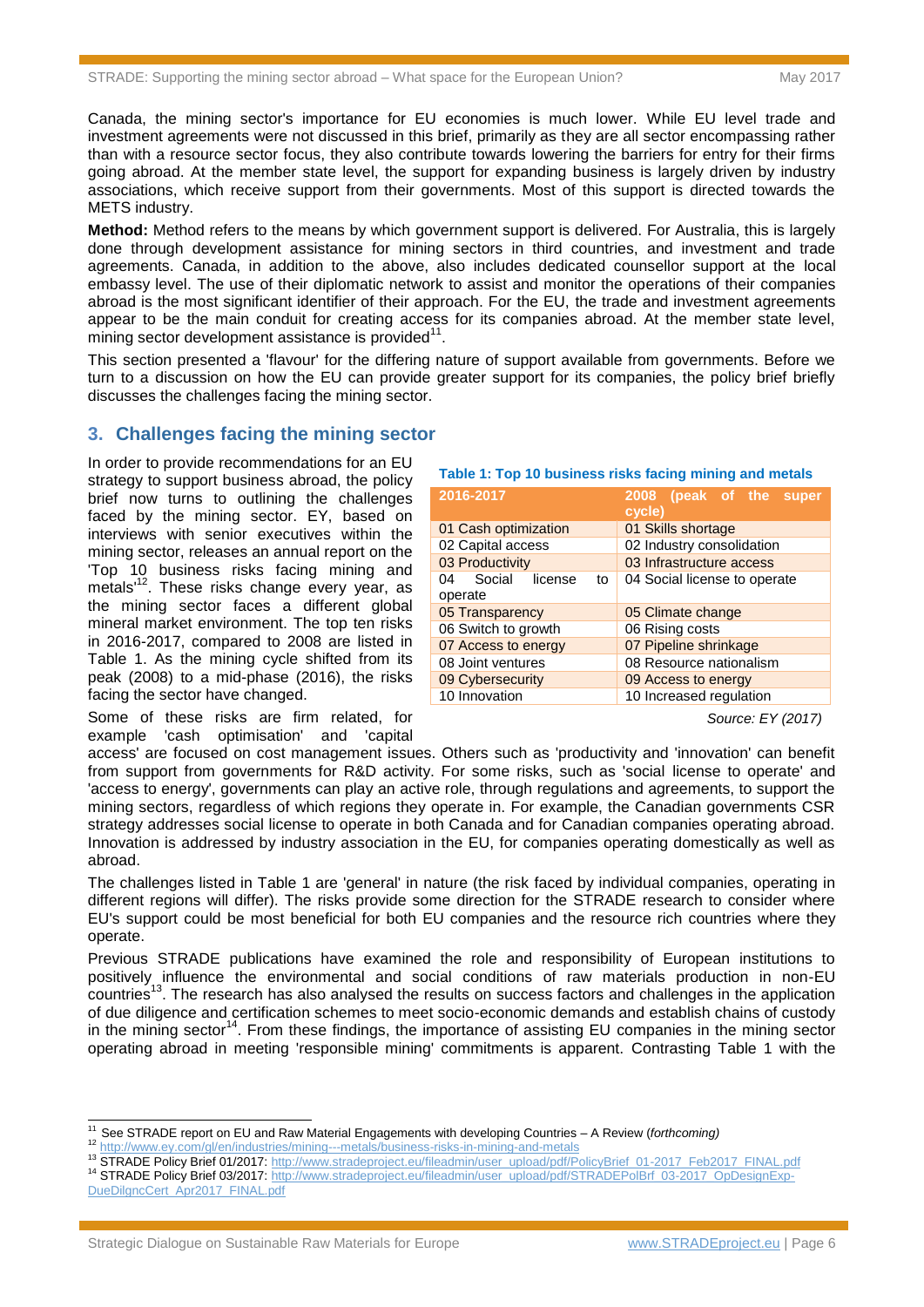support initiatives discussed under section two, the brief now turns towards exploring specific areas for EU support, under the category of 'responsible mining practices'<sup>15</sup>.

Responsible mining practices broadly refers to reducing the detrimental impact of the industry and increasing the benefits it can offer. This can be considered within the socio-environmental context by encouraging the implementation of best practices; as well as the economic context of contributing to the growth and development of resource-rich developing countries that host mining projects. These practices would include addressing risks such as the social license to operate and transparency listed in Table 1.

#### 3.1 The case of disruptive mining practices

The extractive sector, remains one of the largest globally, facing allegations for human rights violations. The Environmental Justice Atlas $^{16}$ , an EU funded project, reports on environmental and social conflicts, across sectors, in different regions. Currently, the second largest number of incidents are reported under mineral ore exploration (374), and as Table 2 indicates, such conflicts are reported for a number of issues related to

#### **Table 2: Cases of socio-environmental conflict reported for mineral extractive sector**

| <b>By Type</b>               | No. | <b>By company</b>             | <b>No</b> |
|------------------------------|-----|-------------------------------|-----------|
| Mineral ore exploration      | 374 | Vale SA                       | 22        |
| Tailings from mines          | 180 | Anglo Gold Ashanti            | 18        |
| Mineral processing           | 162 | <b>Rio Tinto</b>              | 17        |
| Coal extraction & processing | 86  | <b>BHP Billiton</b>           | 15        |
| Quarries/sand extraction     | 65  | <b>Barrick Gold</b>           | 15        |
| Metal refineries             | 34  | Anglo American                | 10        |
| <b>Uranium extraction</b>    | 24  | <b>Glencore International</b> | 10        |

*Source:<http://ejatlas.org/> <accessed on 21 May, 2017>*

the mineral sector. The table also lists the top 10 mining companies, for which cases have been reported. Table 2 should be read with some caution. The fact that a company appears among the top ten may be more due to its having widespread and large operations and consequently more interaction with other stakeholders than to its having bad practices.

Many of the international exploration and mining companies meet the code of conduct set by international mining associations and investors (such as the ICMM principles, IFC Performance Standards and Equator Principles of investment). The issue arises with a smaller number of companies that are either unable or unwilling to follow these best practices.

A strategy for boosting responsible mining practices whilst operating aboard can take a 'penalty' or a 'support' approach. The penalty approach is closer to the Canadian model, where the government has set out clear penalties for companies it finds in breach of its CSR guidelines. However, Canada has stopped short of including the withholding of diplomatic and financial support from companies found responsible for significant abuses abroad, in its legislation.

The USA's Alien Tort Statue, is the closest law we could identify when it comes to 'penalties' for companies. The law allows victims to bring cases against abuses committed abroad to be brought in U.S. federal courts. The 2013 case against Shell for human rights abuses committed in the Niger delta is one of the most prominent in the extractives sector, although the case was later dismissed by the U.S. Supreme Court.

For Australia, Japan and EU member states the closest model for 'compliance' falls under the OECD Guidelines for Multi-National enterprises<sup>17</sup> and the OECD Due Diligence Guidance for Responsible Supply Chains of Minerals from Conflict-Affected and High-Risk Areas<sup>18</sup>. Set out as principles, the guidelines, while encouraging responsible business practices whilst abroad, do not include a penalty for non-compliance.

Other principles for conducting business operations abroad for exploration and mining companies and METS, could include IFC Performance Standards and the Equator Principles. Again, unless there is wilful breech of these principles, the company is unlikely to lose financial backing if it is unable to meet the standards. The focus is on companies developing a plan to address these issues, rather than being in full compliance.

There is scope for governments to support their mining sector abroad. For example, the 'Impact of Canadian Mining in Latin America and Canada's Responsibility' report (2016) focused on Canadian mining operations

-

<sup>&</sup>lt;sup>15</sup> The research team acknowledges the importance (and often controversy) of trade and investment agreements. However here, the brief explores non-trade/investment related issues.

<sup>16</sup> Supported by the ENVJUST project (ERC Advanced Grant 2016-2021), and the ACKnowl-EJ funded by the Transformations to Sustainability Programme.

<sup>17</sup> <http://www.oecd.org/investment/mne/1903291.pdf>

<sup>18</sup> <http://www.oecd.org/corporate/mne/mining.htm>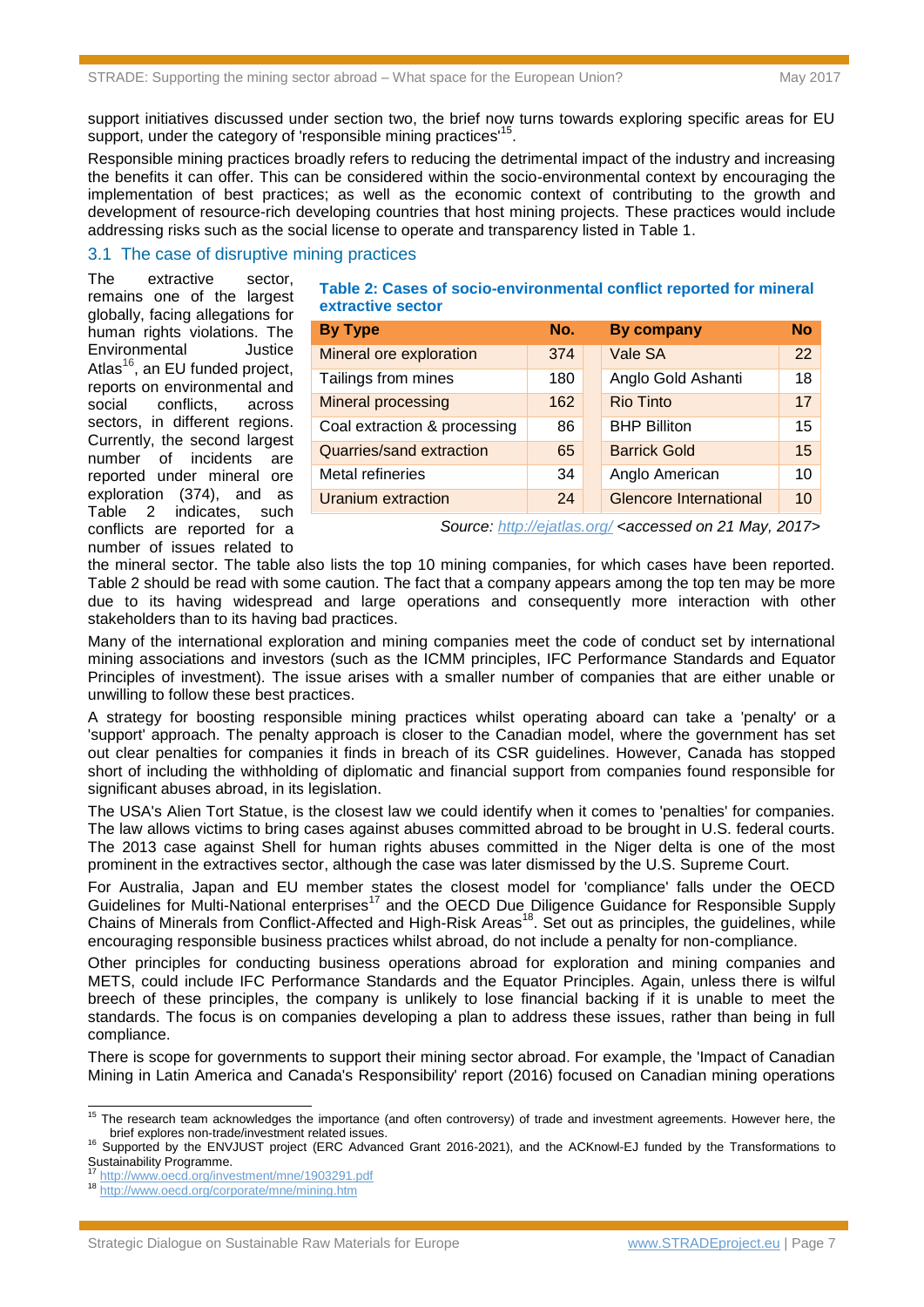in Latin America and highlights 22 cases where Canadian companies have been involved in socio-economic conflicts. The report authors point out that the financial and political backing provided by the government to these companies "stands in contrast to the absence in Canada of a regulatory and institutional framework capable of responding adequately to complaints of human rights violations by Canadian mining companies in host countries". A similar study, 'Sharing the benefits: enhancing Australia's global leadership in the mining value chain' provides recommendations to the Australian government to include non-economic elements of Australian countries operating abroad<sup>19</sup>.

#### 3.2 The case for compliance and an EU strategy

Supporting foreign investment has usually been viewed under a business model that supports entry, access and competition. Financial incentives, networking, information and diplomatic support are the usual remit for governments in supporting their businesses in foreign countries. These efforts have their merits, and the EU and its member states can continue to use these avenues to support their firms.

However, as previous research under STRADE has shown, the mining sector and the possible socioeconomic conflicts associated with operating in resource-rich developing countries, brings a different set of issues to the forefront<sup>20</sup>. Where Australian, Canadian and European companies are viewed as a useful source of capital and employment, the spectre of 'neo-colonialism' and 'exploitation' continue to shadow their presence abroad.

An exploration, mining or METS company is the representative of EU member states abroad. These companies operate in regions with often weak regulatory and legal frameworks, with limited recourse to dispute resolution for local communities. While most commit to following international best practices, compliance and monitoring of their activities remains week. Host governments are facing citizen pressures to deliver growth, where mining revenues are often seen as a panacea for development. The mining company can often find itself with a relatively strong negotiation position, as host governments are keen for them to operate in their territories.

The question that arises for a strategy is a fundamental one: how far do the responsibilities of the EU and its member states government's stand? Is the remit for these governments to enforce regulations within their own jurisdictions and only provide for a 'code of conduct' for their firms abroad? Or is it their responsibility to ensure their companies, whether at home or abroad, follow the same high standards and principles.

The concept of developing an international monitoring and compliance system for European based mining sector is not without its challenges. First, whether the EU has the legal remit to follow such a strategy would need to be addressed. Second, the means of operationalising such a system would face financial and resource hurdles. Finally, whether companies themselves would agree to such a system remains unclear. As stated earlier, a large number of companies do follow international best practices, and would question why they would be subjected to an additional reporting requirement, because of a few. In the medium term, the way forward may not require such a compliance monitoring system, but focus on creating the right support mechanisms for the mining sector whilst operating abroad.

#### **4. Considerations for EU support strategy**

Support can take the form of providing a set of clear-cut rules whilst operating abroad, an oversight mechanism and ombudsman services for dispute resolution. It can also include training and knowledge building for firms, so as to be better prepared for operating in third countries, where the social and environmental regulations are often weak and unclear. A full set of recommendations for an EU strategy to promote its mining sector abroad will be delivered at the end of the STRADE project (2018). Here we consider some elements that could be included in the recommendations:

**International human rights treaties**: Implement measures to ensure that company operations abroad are in accordance with international human rights treaties to which they are subject; both in the host and home countries.

**Access to justice and complaint mechanisms:** Create an effective mechanism where both European companies and local communities have access to EU diplomatic staff to report and register possible conflicts rising from mining operations. This should also include training for diplomatic staff to recognise and mediate on such conflicts.

**Data and evidence-based strategy:** Before embarking on devising a promotional strategy, develop a comprehensive data set on the nature and level of company operations abroad. This would include

<sup>-</sup><sup>19</sup> <http://aameg.org/2016/08/july-2016-sharing-benefits-enhancing-australias-global-leadership-mining-chain/>

<sup>&</sup>lt;sup>20</sup> See STRADE Policy Brief 06/2016 [http://www.stradeproject.eu/fileadmin/user\\_upload/pdf/PolicyBrief\\_06-2016\\_Nov2016\\_FINAL.pdf](http://www.stradeproject.eu/fileadmin/user_upload/pdf/PolicyBrief_06-2016_Nov2016_FINAL.pdf)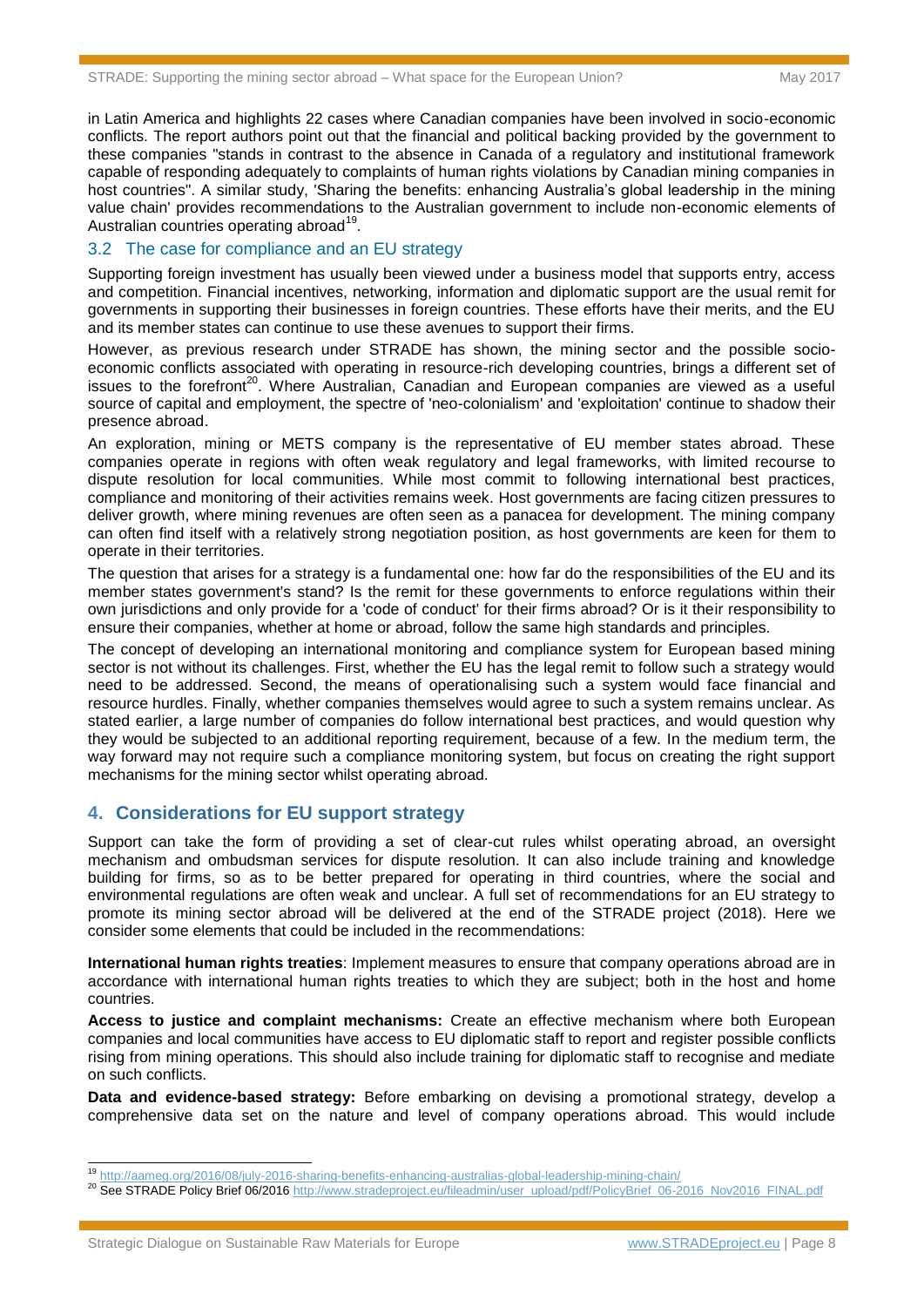documenting exports and investments, the regional focus and the profile of the European companies that operate abroad.

**Supplement economic diplomacy with cultural diplomacy**: While trade and investment agreements become the main conduit of promoting business abroad, emphasis should also be laid on promoting cultural diplomacy. This would focus on gaining greater insight on how developing a cultural knowledge base that includes languages, history and national philosophies, that all inform the business environment of host countries.

**Support governance and regulatory reform:** Support host governments are effectively able to monitor and check compliance of companies working under their jurisdiction. This reduces the burden on EU states to monitor the activities of their companies abroad. Through international development assistance, the improvement of host country business environments will be of benefit to all. This would include technical assistance in not only drafting regulations but also providing training and capacity building within host government institutions.

**Support for mining sector firms:** While development assistance programmes focus on resource-rich developing governments, capacity building for the European (as well as Australian and Canadian) firms that operate abroad is largely appears to be ignored. In section two, the policy brief outlined the business support that is provided to firms. This support can be extended further towards sustainable mining practices, particularly providing programs that support companies in working in jurisdictions with lax and un-clear regulations. The basic premise would be to a) provide support and training on responsible mining practices while operating abroad (both for companies as well as diplomatic staff and b) to provide mechanisms and processes to address local grievances and dispute mediation, where their company operations lead to possible conflict.

This is an area where the EU can take the initiative of providing training for its firms that are likely to operate in the mining sector abroad. Such activities can also be planned in conjunction with Australian, Canadian and other interested governments, to provide a common knowledge base and best practice guidelines for companies

Over the next six months, the STRADE team will be focusing on developing these areas further. This will be done on two fronts: first, the direct actions/roles the EU and member state governments can take on and second, utilising the strong industry associations that already exist in the EU, the indirect role the EU can take in supporting its companies abroad.